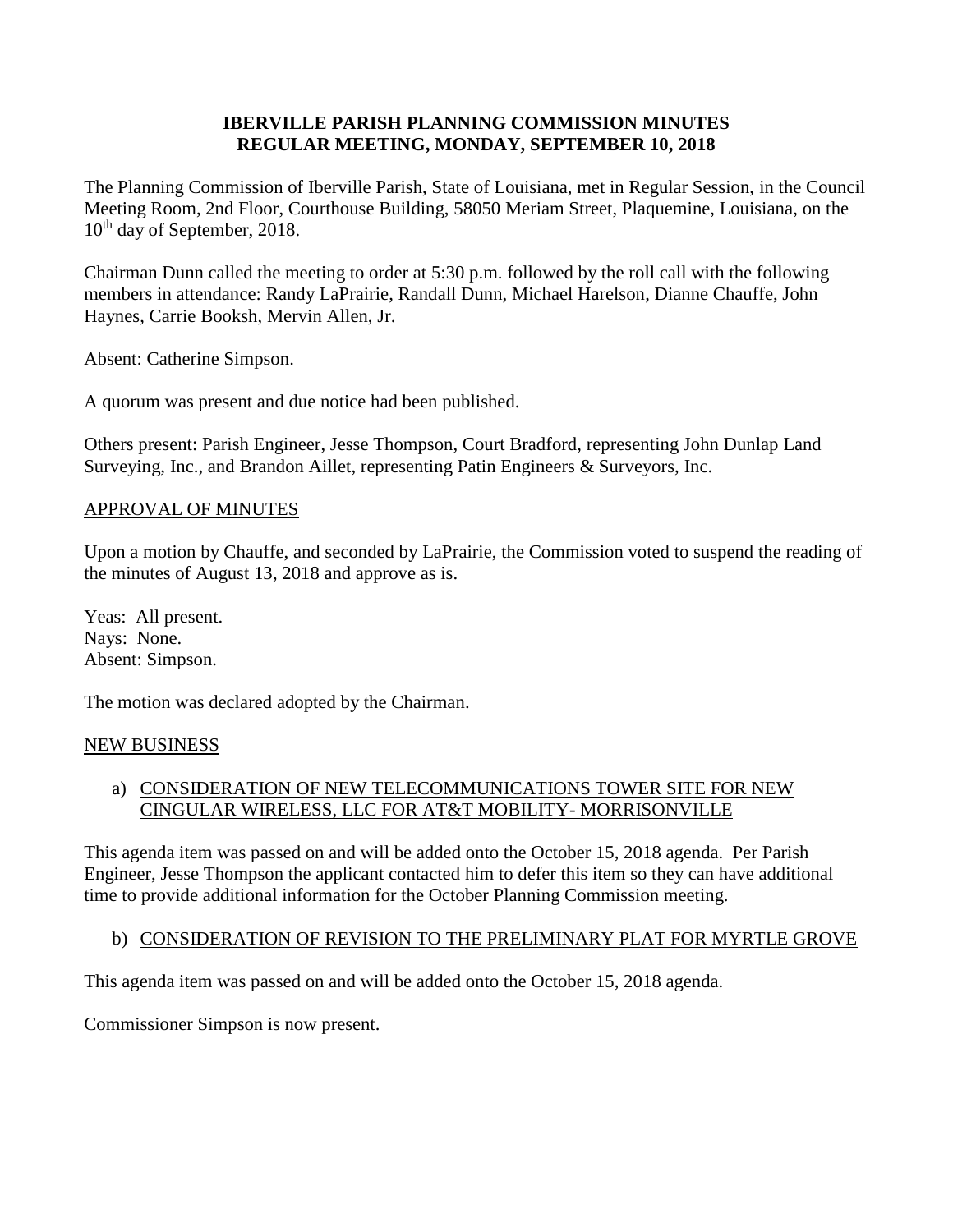# c) CONSIDERATION OF REVISION TO THE PRELIMINARY PLAT FOR THE FARM AT ISTROUMA VILLAGE

On a motion by Dunn, seconded by Harelson, the Commission voted to approve subject to the addition of the standard lot configuration and typical roadway section. The survey was prepared by John Dunlap Land Surveying, Inc. The map reflects the preliminary plat of The Farm at Istrouma Village Phases I and II, Tract 1 through 49 (Phase I) and Tracts 50 through 52 (Phase II), located in Section 33, T-8-S, R-1-E, Southeast Land District, East of the Mississippi River, Iberville Parish, Louisiana for The Farm at Bayou Paul, LLC.

Yeas: All present. Nays: None. Absent: None.

The motion was declared adopted by the Chairman.

# d) CONSIDERATION OF RE-SUBDIVISION FOR KB FARMS OF GROSSE TETE, LLC / KENNETH BLAKENEY

On a motion by Harelson, seconded by Haynes, the Commission voted to approve as is. The survey was prepared by Patin Engineers & Surveyors, Inc. The map reflects the re-subdivision of an existing 4.0 acre lot and the Estate of Virgil Bayham into Lot KB-1, Lot VB-1, and the remainder of the Estate of Virgil Bayham, located in Sections 74 and 67, T-8-S, R-10-E, Southeast Land District, West of the Mississippi River, Iberville Parish, Louisiana for Kb Farms of Grosse Tete, LLC and Kenneth R. Blakeney

Yeas: All present. Nays: None. Absent: None.

The motion was declared adopted by the Chairman.

## DISCUSSIONS

Chairman Dunn discussed the UDC's requirements for telecommunication towers. He advised the Planning Commission to review the requirements before the next meeting on October 8, 2018.

## a) DOW SECOND QUARTER 2018 PROGRESS REPORT

Chairman Dunn, advised the Planning Commission that he receives the DOW progress reports and sends them to COA, Edward Songy. He will start presenting them to the Planning Commission as he receives them.